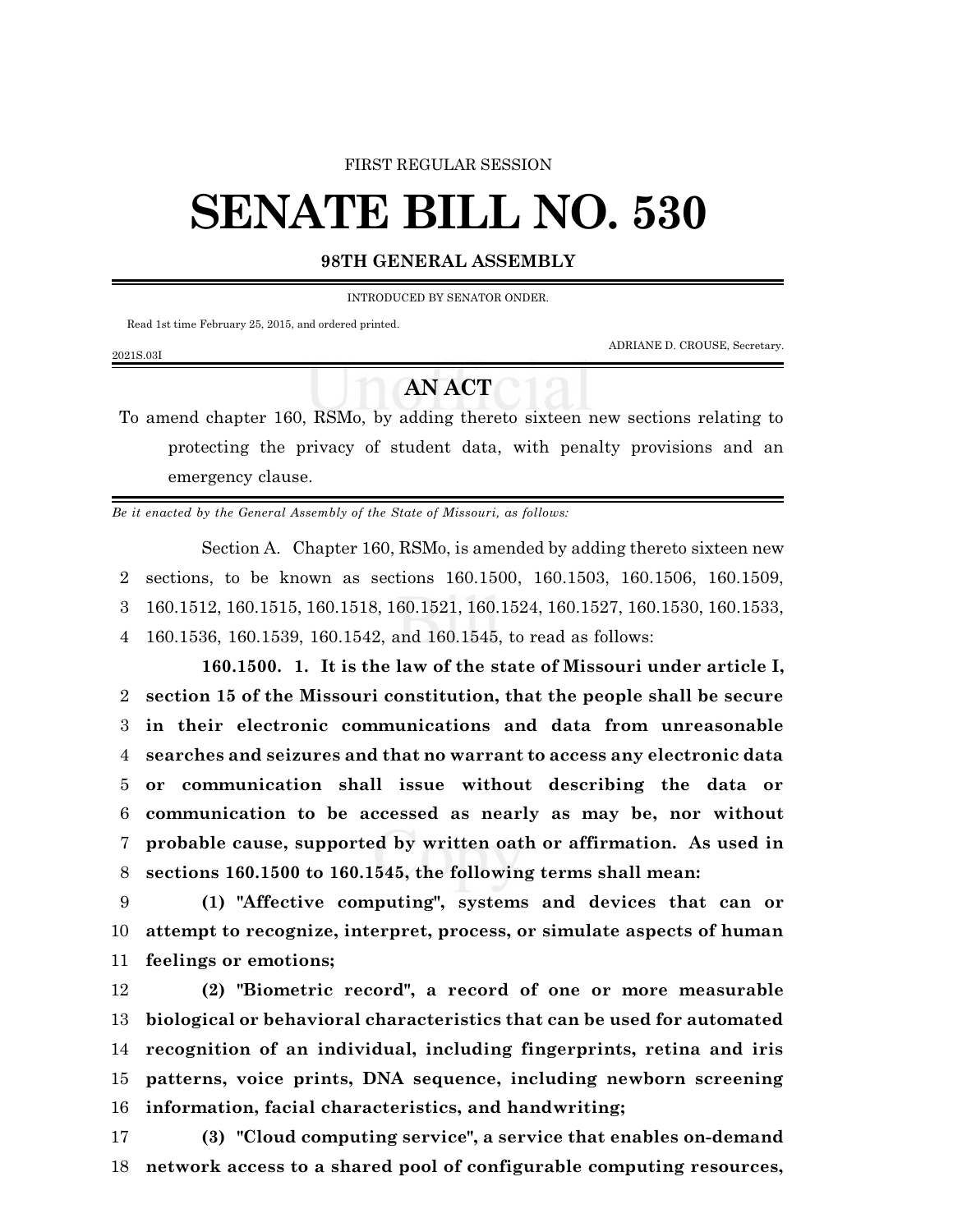**including but not limited to networks, servers, storage, applications, and services to provide a student, teacher, or staff member account- based productivity applications, including but not limited to email, document storage and document editing that can be rapidly provisioned and released with minimal management effort, or cloud- computing service-provider interaction. A cloud computing service has the characteristics of on-demand self-service, broad network access, resource pooling, rapid elasticity, and measured service;**

 **(4) "Cloud computing service provider", an entity, other than an education institution, that operates a cloud computing service;**

 **(5) "Department", the department of elementary and secondary education;**

 **(6) "Education institution" or "institution", any school district, charter school, private school, community college, and any public or private institution of higher education;**

 **(7) "Education program", a program of instruction administered by an education institution within this state;**

 **(8) "Interpersonal resources" or "interpersonal skills", noncognitive, emotional, and psychological or behavioral characteristics and attributes and skills used to manage relationships and interactions among or between individuals;**

 **(9) "Intrapersonal resources" or "intrapersonal skills", noncognitive, emotional, and psychological or behavioral characteristics and attributes used to manage emotions and attitudes within an individual;**

**(10) "Parent", shall include a student's parent or legal guardian;**

 **(11) "Predictive modeling", the use of educational data-mining methods to make predictions about future behaviors or performance;**

 **(12) "Process" or "processing", to use, access, manipulate, scan, modify, transform, disclose, store, transmit, transfer, retain, aggregate, or dispose of student or teacher data;**

 **(13) "Psychological resources", noncognitive, emotional characteristics, attributes, and skills, including mindsets, learning strategies, and effortful control, used by an individual to address or manage various life situations;**

 **(14) "State agency" or "state agencies", the department, the department of higher education, the state board of education, the P-20**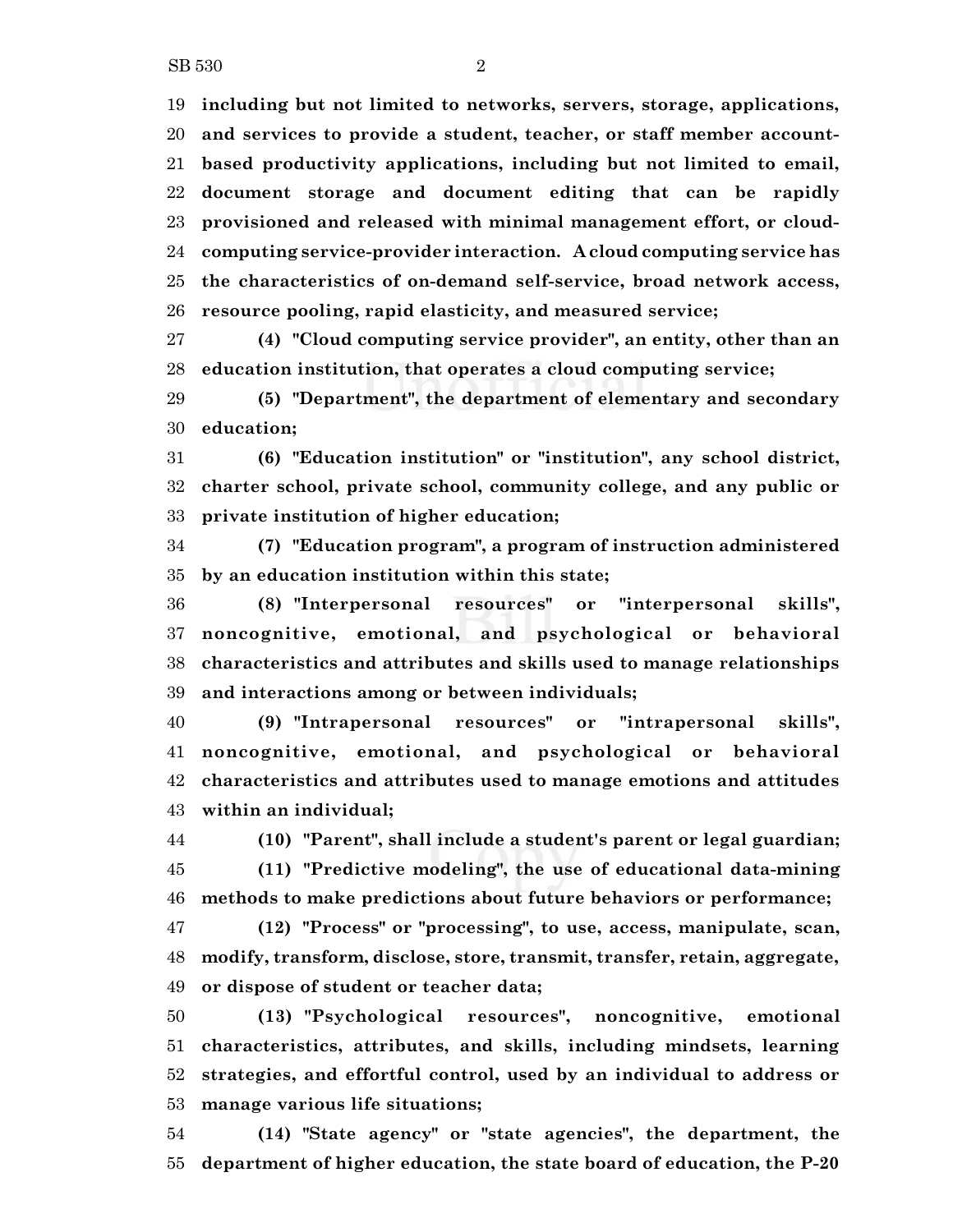**Council, the coordinating board for early childhood, the coordinating board for higher education, and companion student-finance agencies, any regional education service agency, or any other state education entity;**

 **(15) "Student database", the Missouri Student Information System (MOSIS), as well as any other data system or data warehouse containing student information, including regional, interstate, or federal data warehouse organizations under contract to or with a memorandum of understanding with the department;**

 **(16) "Track", to collect and maintain records of a student's activities once the student exits the education system, including but not limited to the student's entrance into and progression through the workforce or the military;**

 **(17) "Workforce information", information related to unemployment insurance, wage records, unemployment insurance benefit claims, or employment and earnings data from workforce data sources, such as state wage records, wage record interchange system, or the federal employment data exchange system;**

 **(18) "Written consent", written consent given within six months before the data collection or disclosure consented to, specifically referencing that data collection or disclosure, and dated and signed on the same day.**

 **2. As used in sections 160.1500 to 160.1545, the following terms shall have the same meaning as defined in 34 C.F.R. §99.3:**

**(1) "Disclosure";**

**(2) "Education records";**

- **(3) "Eligible student";**
- **(4) "Parent";**
- **(5) "Party";**
- **(6) "Personally identifiable information";**
- **(7) "Record"; and**
- **(8) "Student".**

**160.1503. 1. Student data collected by any state agency without the written consent of parents for any student under the age of eighteen or eligible students shall be limited to the following:**

 **(1) The student's identification number for the Missouri student information system;**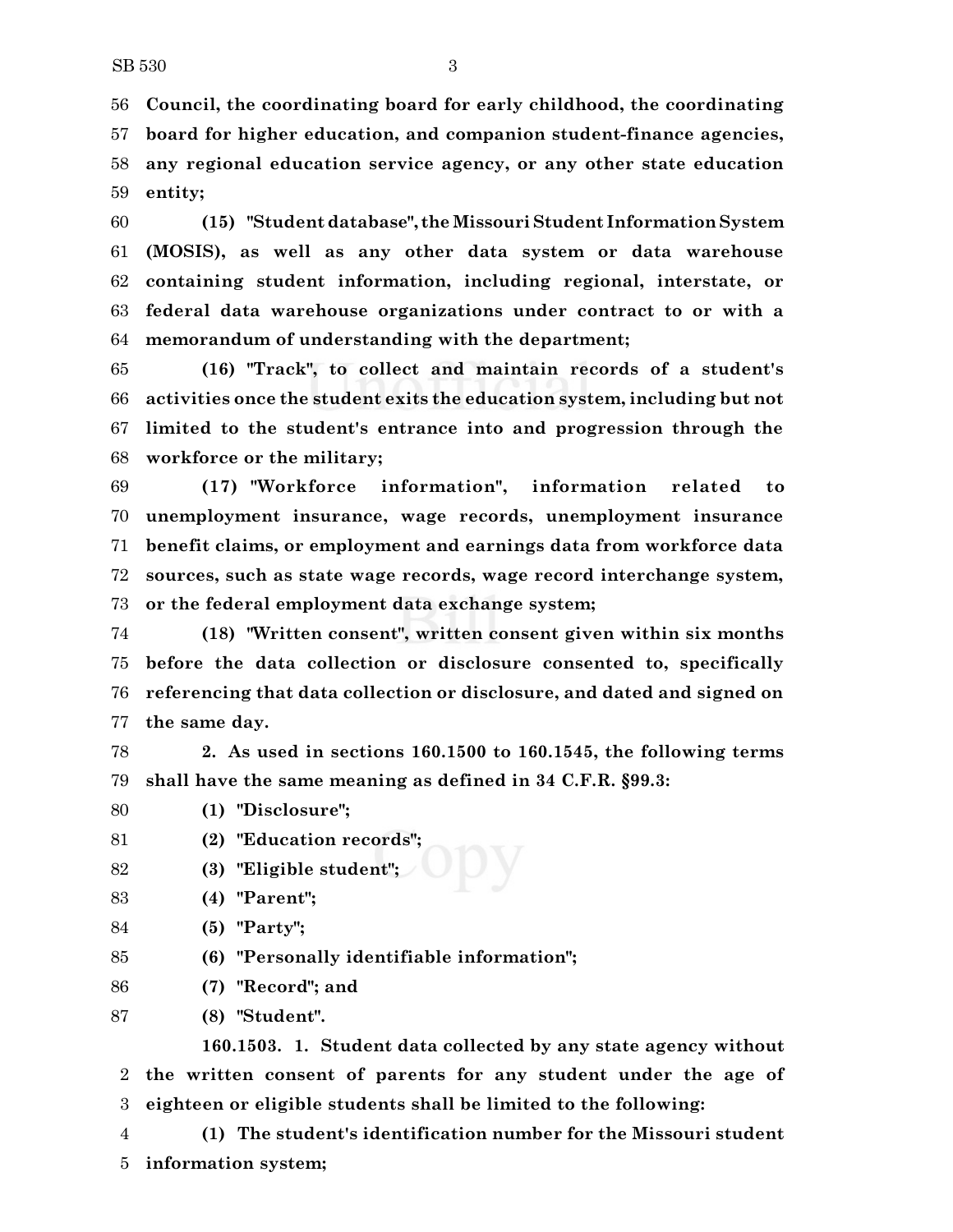**(2) Assessment results of the statewide assessment system;**

 **(3) Course taking and completion, credits earned, course grades, grade point average, date of birth, grade level, and expected graduation date and graduation cohort;**

**(4) Degree, diploma, or credential attainment;**

**(5) Enrollment, attendance, and transfers;**

 **(6) Medical, health, and mental-health records limited to immunization records required by state law, or records required by the Individuals with Disabilities Education Act or section 504 of the Rehabilitation Act;**

 **(7) Discipline reports limited to objective information about disciplinary incidents or that are required to be disclosed to appropriate law enforcement authorities under section 160.261 or, for institutions of higher education, objective information sufficient to produce the Title IV Annual Incident Report pursuant to the Clery Act, 20 U.S.C. Section 1092(f);**

**(8) Remediation data;**

 **(9) Special education data, limited to data required by the Individuals with Disabilities Education Act or Section 504 of the Rehabilitation Act;**

 **(10) Demographic data, limited to that required by the federal Elementary and Secondary Education Act, including race, economic status, disability status, and English language proficiency status;**

 **(11) Student workforce information, limited to information related to work-study programs participated in for academic credit;**

 **(12) Student or family income data, limited to data required by law to determine eligibility to participate in or receive financial assistance under a program; and**

 **(13) Information about extracurricular activities, limited to activities that are school-sponsored and engaged in for academic credit.**

 **2. A state agency shall not collect from parents, eligible students, or through data sharing agreements with any other entity, any of the following:**

 **(1) Medical, health information, including but not limited to height, weight, and body mass index, and mental health records, except as provided in subdivision (6) of subsection 1 of this section;**

**(2) Student or family workforce information, except as provided**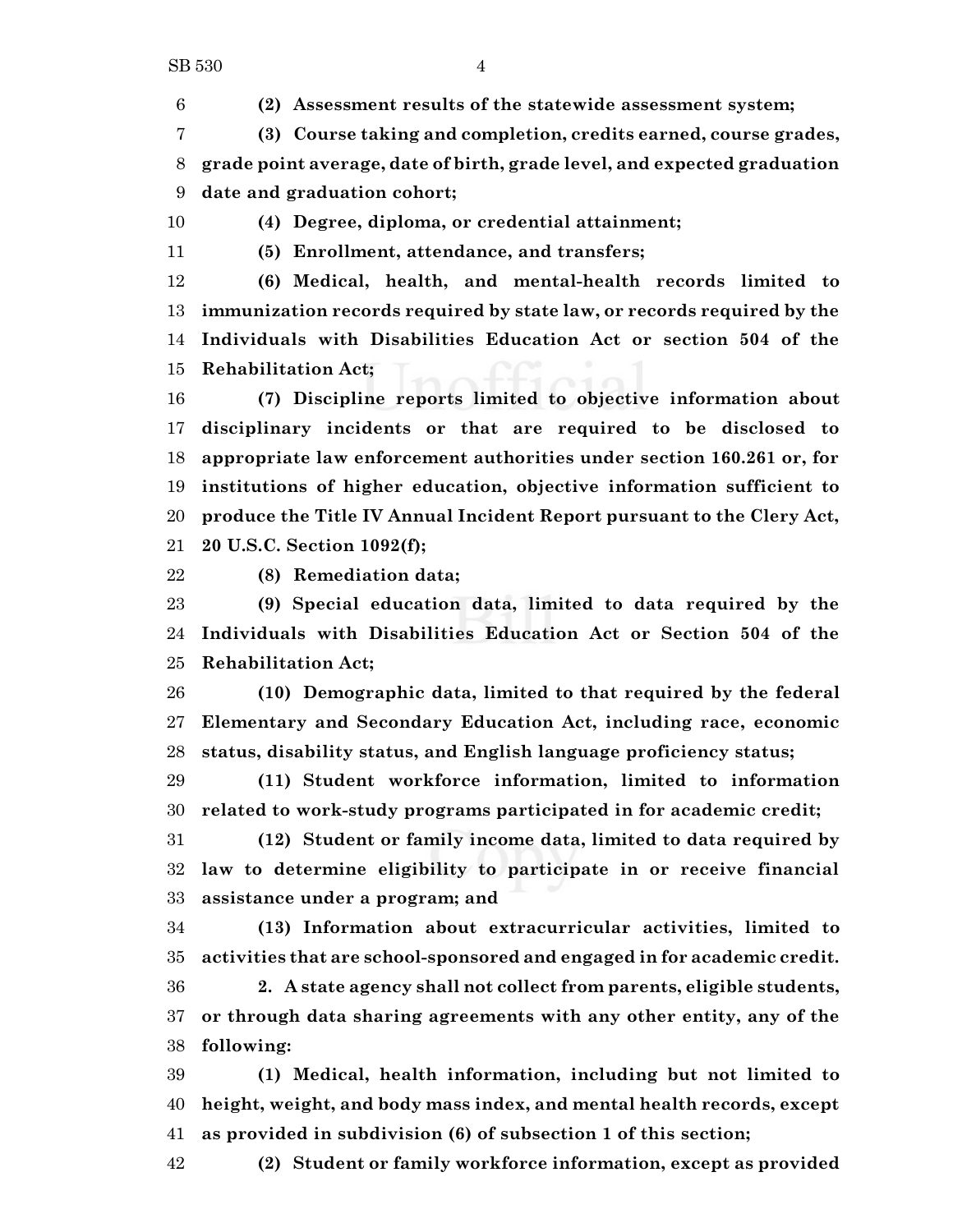**in subdivision (12) of subsection 1 of this section;**

**(3) Student biometric records;**

 **(4) Any data collected via affective computing,including analysis of facial expressions, EEG brain wave patterns, skin conductance, galvanic skin response, heart-rate variability, pulse, blood volume, posture, and eye-tracking;**

 **(5) Any data, including any data resulting from state or national assessments, that measure psychological or behavioral resources, mindsets, learning strategies, effortful control, attributes, dispositions, social skills, attitudes, or intrapersonal resources;**

**(6) Any data collected through predictive modeling; and**

**(7) Information about student or family religious affiliation.**

 **3. No funds, whether from federal Race to the Top grants, American Reinvestment and Recovery Act funds, or any other source, shall be used on construction, enhancement, or expansion of any data system that does not comply with the provisions of section 160.1500 to 160.1545, or that is designed to track students beyond their K-12 or postsecondary education careers or compile their personal, nonacademic information, or evaluation of academic programs and student progress.**

 **4. No state agency shall pursue or accept any grant, whether from the federal government or any private entity, that would require collecting or reporting any types of data in violation of this section.**

**160.1506. 1. By June thirtieth annually, state agencies shall publicly and conspicuously disclose on their websites the existence and character of any personally identifiable information from education records maintained by the agencies or education institutions, directly or through contracts with outside parties. By June thirtieth annually, state agencies shall also provide electronic notification of this information to the chairs of the senate education committee, house of representatives elementary and secondary education committee, and the joint committee on education. Such disclosure and electronic notifications shall include the following:**

 **(1) The legal authority that authorizes the establishment and existence of the data repository;**

 **(2) The principal purpose or purposes for which the information is intended to be used;**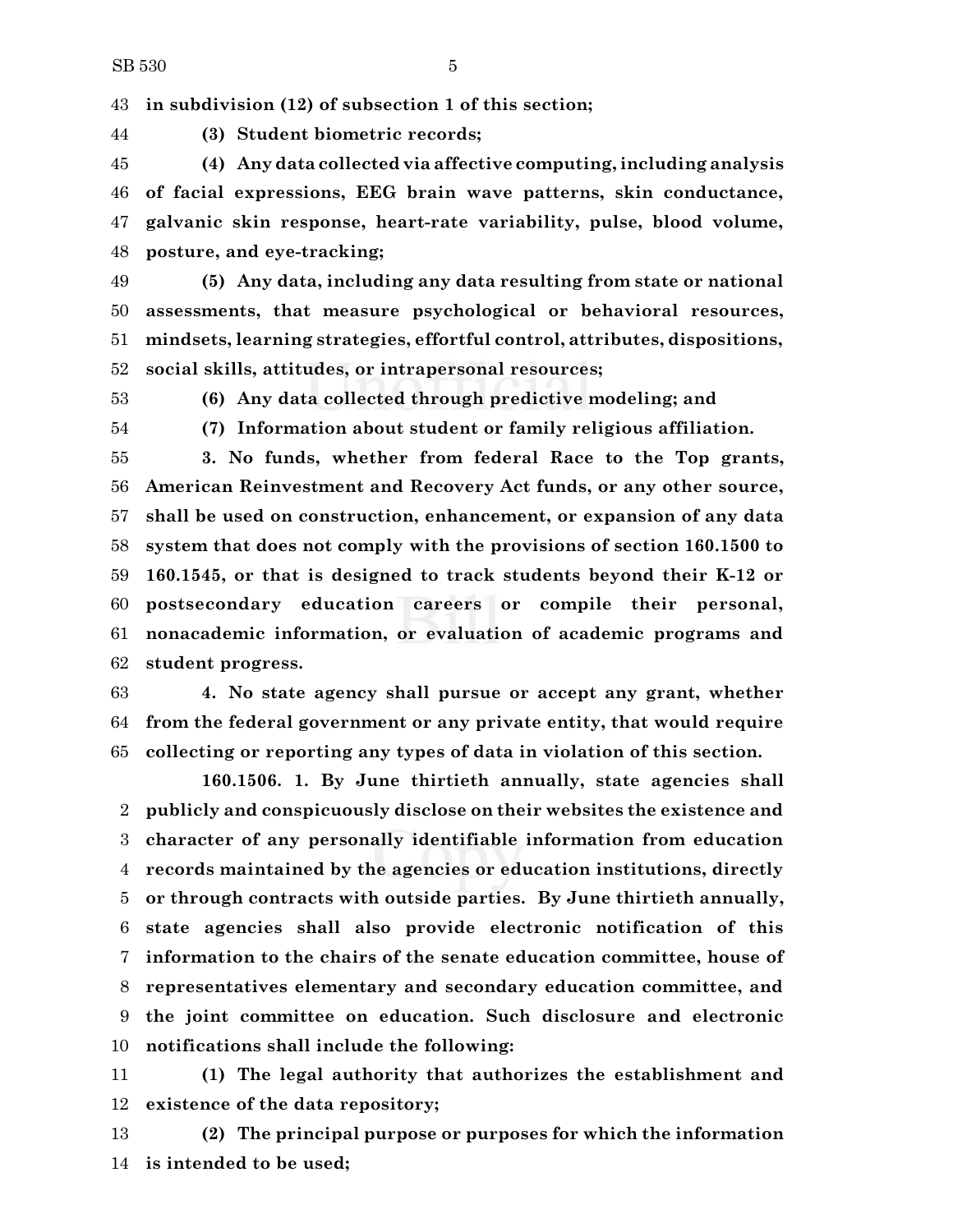**(3) The categories of individuals on whom records are maintained in the data repository;**

 **(4) The categories of records maintained in the data repository; (5) Each expected disclosure of the records contained in the data repository, including the categories of recipients and the purpose of such disclosure;**

 **(6) The policies and practices of the state agency or education institution regarding storage, retrievability, access controls, retention, and disposal of the records;**

 **(7) The title and business address of the official who is responsible for the data repository, and the name and business address of any contractor or other outside party maintaining the data repository for or on behalf of the state agency or education institution; (8) The procedures whereby parents or eligible students, or teachers, can be notified at their request if the data repository contains a record pertaining to that student or teacher; and**

 **(9) The procedures whereby parents or eligible students, or teachers, can be notified at their request how to gain access to any record pertaining to that student or teacher contained in the data repository, and how they can contest its content.**

 **2. Upon request, parents and eligible students shall be provided a printed copy of their education records that are held in an education database, and shall have the right to correct those education records in a manner that is consistent with requirements of state and federal law.**

 **3. State agencies shall use only aggregate data in published reports.**

**160.1509. No state or national student assessment shall be adopted or administered in this state by any school district or charter school that collects any type of psychological or behavioral data, including assessment of noncognitive skills or attributes, psychological resources, mindsets, learning strategies, effortful control, attitudes, dispositions, social skills, or other interpersonal or intrapersonal resources.**

**160.1512. No state agency, school board, or education institution offering grades prekindergarten through twelve shall administer any student survey, assessment, analysis, evaluation, or similar instrument**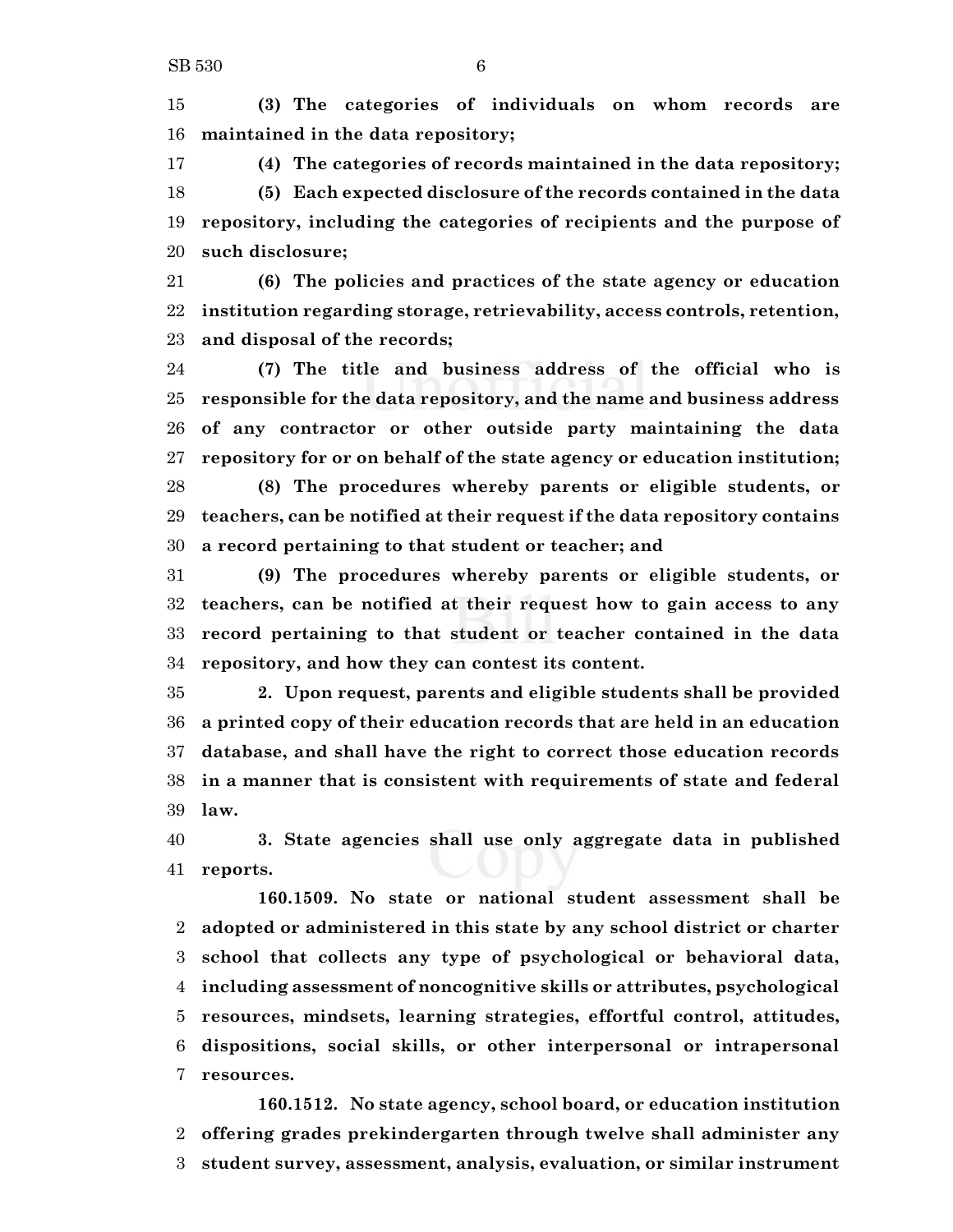**that solicits information about the student or the student's family concerning the following:**

**(1) Political affiliations or beliefs;**

 **(2) Mental or psychological problems, psychological resources, mindsets, learning strategies, effortful control, attributes, dispositions, social skills, attitudes, or intrapersonal resources;**

**(3) Sexual behavior or attitudes;**

**(4) Illegal, antisocial, self-incriminating, or demeaning behavior;**

 **(5) Critical appraisals of another individual with whom a student has a close family relationship;**

 **(6) Legally recognized privileged or analogous relationships, such as those with a lawyer, physician, or clergy member;**

**(7) Religious practices, affiliations, or beliefs;**

**(8) Personal or family firearm ownership; or**

 **(9) Income or other income-related information except that which is required by law to determine eligibility to participate in or receive financial assistance under a program.**

**160.1515. 1. Subject to the exceptions contained in sections 160.1500 to 160.1545, access to student education records in the student database shall be restricted to the authorized representatives of the department, state agency, or education institution who require such access to perform their assigned duties. No party may be designated an authorized representative unless that party is an employee of the department, state agency, or education institution and is under the direct control of the department, state agency, or education institution.**

 **2. Subject to the exceptions contained in sections 160.1500 to 160.1545, no personally identifiable student or teacher data shall be disclosed without the written consent of the parents for any student under age of eighteen or eligible students as defined in subsection 2 of section 160.1500.**

 **3. The department shall develop and publish criteria for the approval of research-related data requests from state agencies, political subdivisions, local governmental agencies, the general assembly, academic researchers, and the public.**

 **4. Personally identifiable information from an education record of a student shall not be released to a party conducting studies for or on behalf of the state agencies or education institutions without the**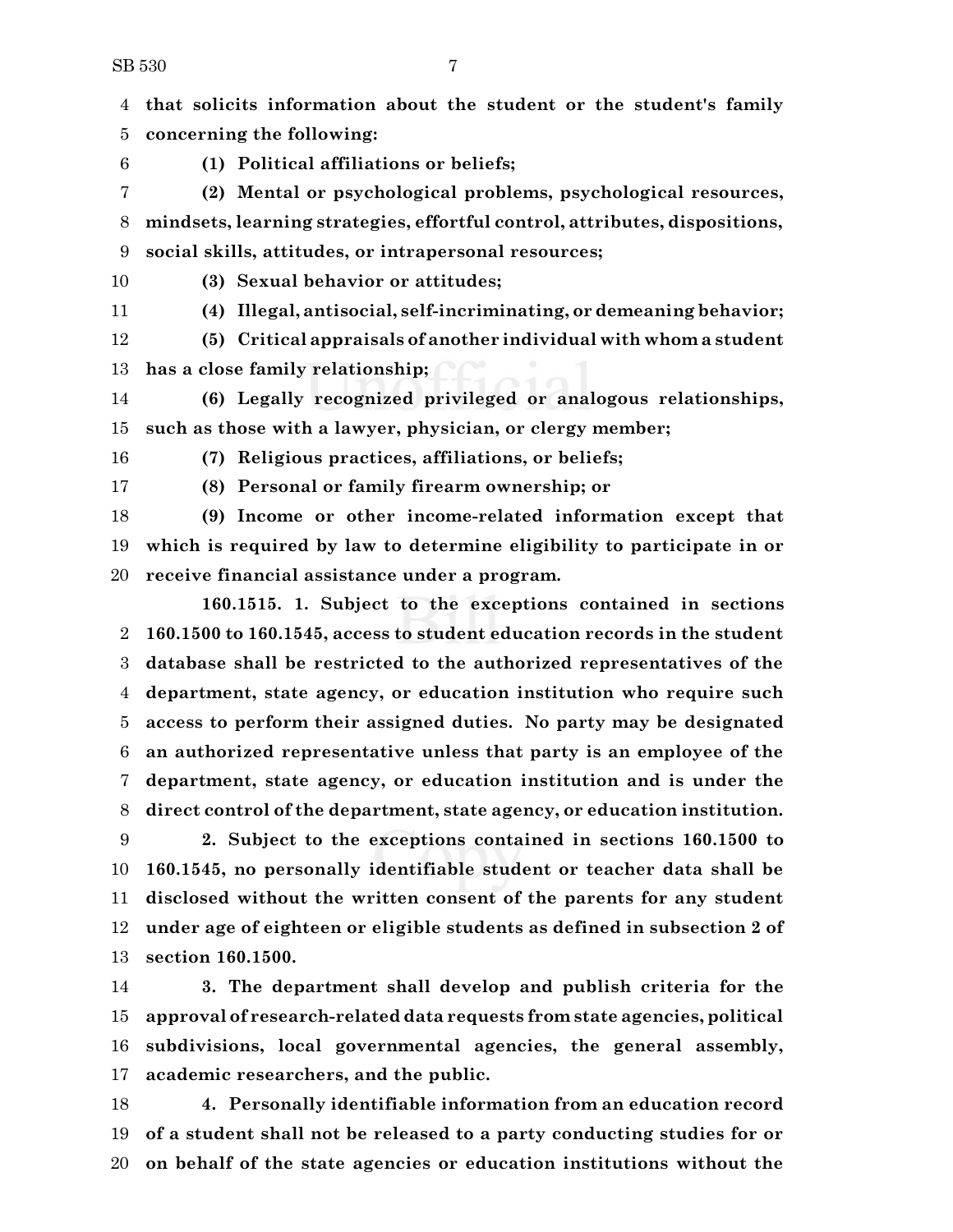**written consent of the parent or eligible student, or of the affected teacher, except to develop, validate, or administer assessments or administer student-aid programs. Any outside party conducting such a study shall meet all the requirements for contractors set forth in subsection 6 of this section.**

 **5. In conducting any audit or evaluation of an education program, or any compliance or enforcement activity in connection with legal requirements that relate to state or district supported education programs, when such audit, evaluation, or activity involves access to personally identifiable student data or information, education records may be released only to authorized representatives of state agencies, school boards, or institutions. No party may be designated an authorized representative unless that party is an employee of the department, state agency, or education institution and is under the direct control of the department, state agency, or education institution.**

 **6. State agencies shall not disclose personally identifiable information from education records without the written consent of parents or students eighteen years of age or older unless formally emancipated to a contractor, consultant, or other party to whom the state agency has outsourced institutional services or functions unless that outside party:**

 **(1) Performs an institutional service or function for which the state agency would otherwise use its employees;**

 **(2) Is under the direct control of the state agency with respect to the use and maintenance of education records or teacher records;**

 **(3) Limits internal access to education records to those individuals who require access to those records for completion of the contract;**

 **(4) Does not use the education records for any purposes other than those explicitly authorized in the contract;**

 **(5) Does not disclose any personally identifiable information from education records to any other party:**

 **(a) Without the written consent of the parent for any student under the age of eighteen, or student eighteen years of age or older unless formally emancipated; or**

 **(b) Unless required by statute or court order and the party provides a notice of the disclosure to the state agency that provided the**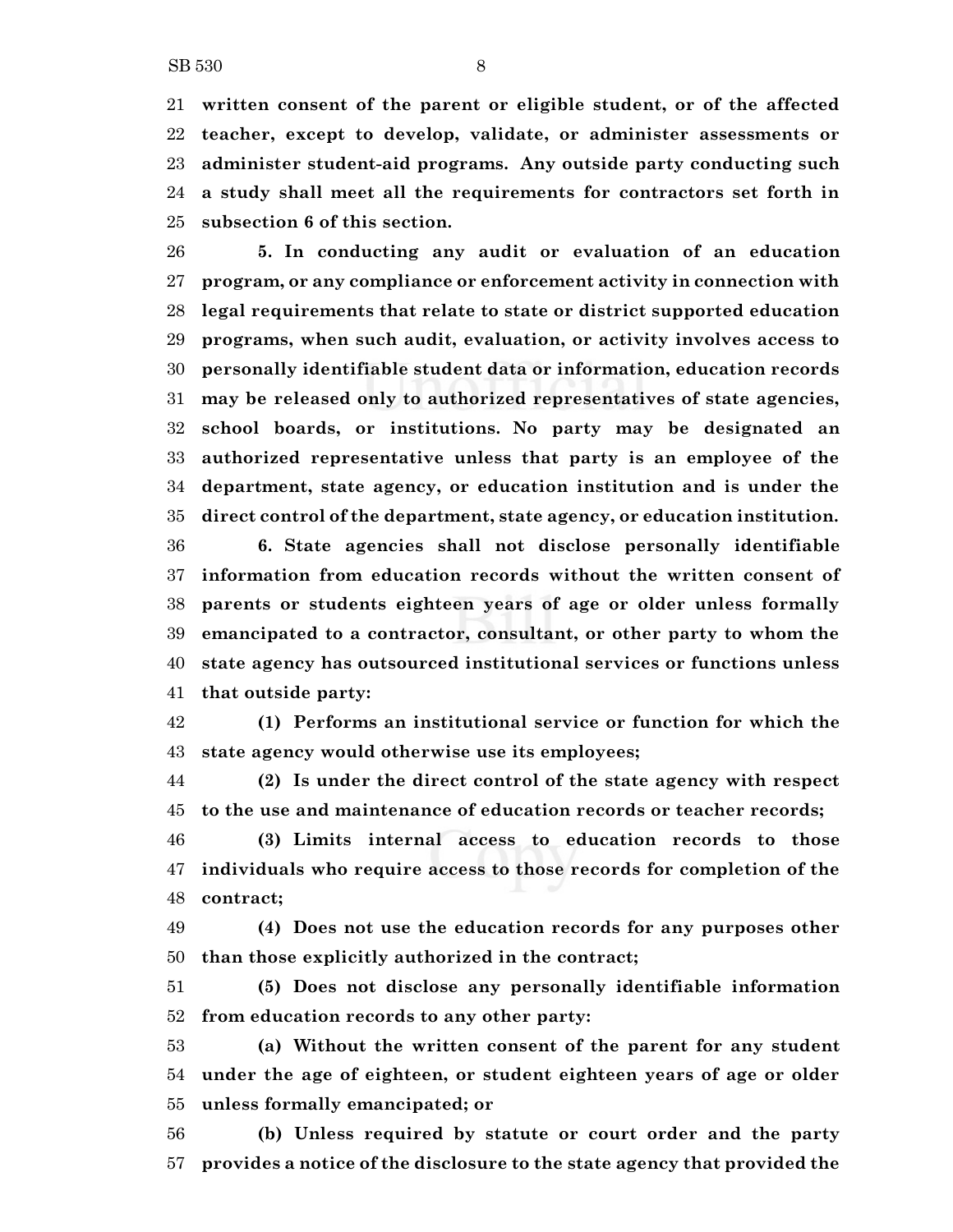**information no later than the time the information is disclosed, unless providing notice of the disclosure is expressly prohibited by the statute or court order;**

 **(6) Maintains reasonable administrative, technical, and physical safeguards to protect the security, confidentiality, and integrity of the personally identifiable student or teacher data in its custody;**

 **(7) Uses encryption technologies to protect data while in motion or in its custody from unauthorized disclosure using a technology or methodology specified by the Secretary of the United States Department of Health and Human Services in guidance issued under section 13402(H)(2) of Public Law 111-5;**

 **(8) Has sufficient administrative and technical procedures to monitor continuously the security of personally identifiable student or teacher data in its custody;**

 **(9) Conducts a security audit annually and provides the results of that audit to each state agency that provides education records or teacher records;**

 **(10) Provides the state agency with a breach-remediation plan acceptable to the state agency before initial receipt of education records;**

 **(11) Reports all suspected security breaches to the state agency that provided education records as soon as possible but not later than forty-eight hours after a suspected breach was known or would have been known by exercising reasonable diligence;**

 **(12) Reports all actual security breaches to the state agency that provided education records as soon as possible but not later than twenty-four hours after an actual breach was known or would have been known by exercising reasonable diligence;**

 **(13) In the event of a security breach or unauthorized disclosure of personally identifiable information, pays all costs and liabilities incurred by the state agency related to the security breach or unauthorized disclosure, including but not limited to the costs of responding to inquiries about the security breach or unauthorized disclosure, of notifying subjects of personally identifiable information about the breach, of mitigating the effects of the breach for the subjects of the personally identifiable information, and of investigating the cause or consequences of the security breach or unauthorized**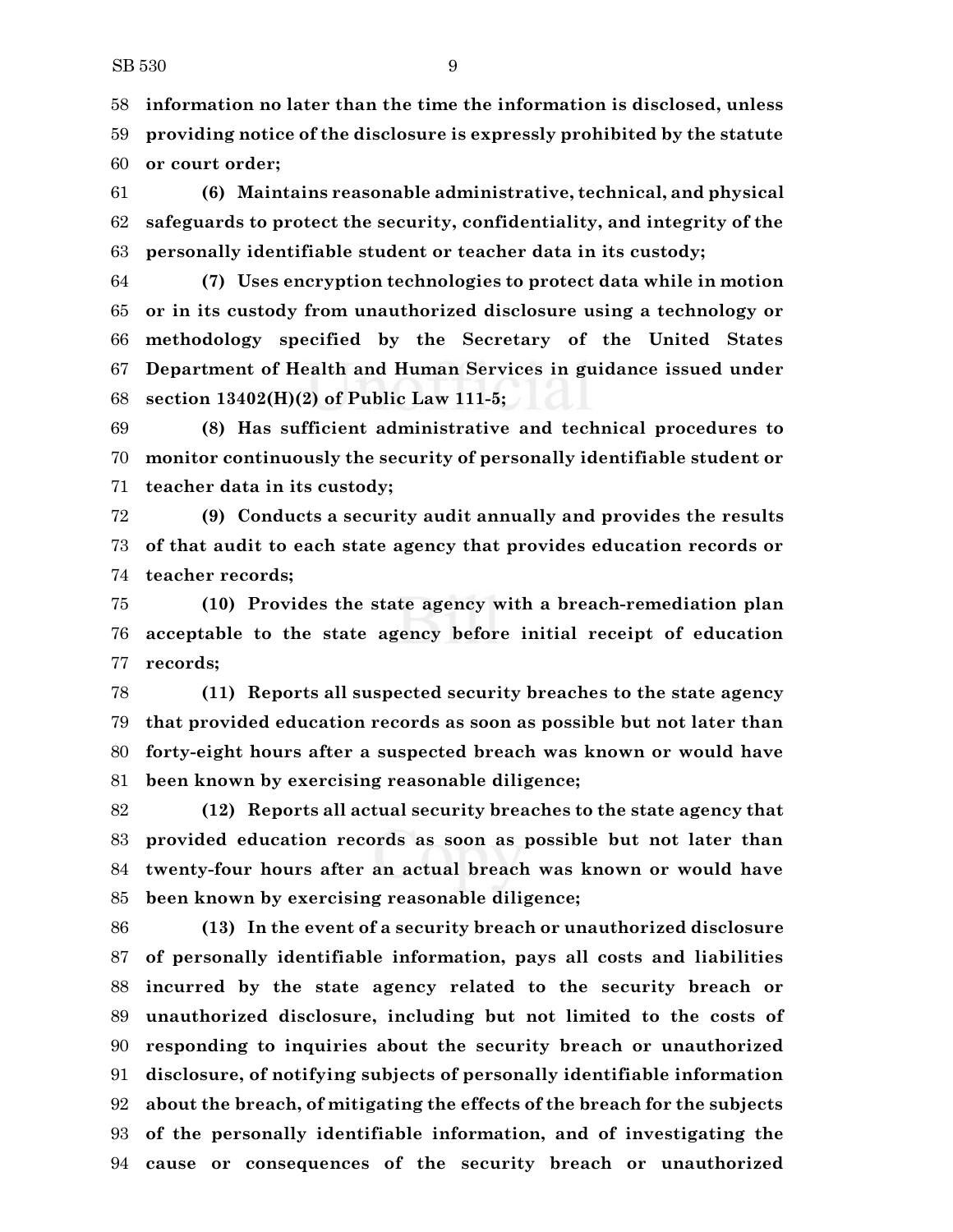**disclosure; and**

 **(14) Destroys or returns to the state agency all personally identifiable information in its custody upon request and at the termination of the contract.**

**160.1518. In the event of a security breach or unauthorized disclosure of personally identifiable student data, whether by a state agency or by a third party given access to education records pursuant to section 160.1515, the state agency shall:**

 **(1) Immediately notify any individual whose personally identifiable student data may have been affected of the breach or disclosure;**

 **(2) Report the breach or disclosure to the Family Policy Compliance Office of the United States Department of Education; and (3) Investigate the causes and consequences of the breach or disclosure.**

**160.1521. 1. Personally identifiable information collected by any state agency in education records shall not be disclosed to any party for a commercial use, including but not limited to marketing products or services, compilation of lists for sale or rental, development of products or services, or creation of individual, household, or group profiles.**

 **2. Any cloud computing service provider performing services for a state agency is prohibited from using information from education records, or information relating to a student or created by a student through the use of a cloud computing service, for any purpose other than providing the cloud computing service to the state agency for educational purposes and maintaining the integrity of that specific service. Prohibited purposes for processing the information identified in this subsection include, but are not limited to, the following:**

**(1) Online behavioral advertising;**

 **(2) Creating or correcting an individual or household profile for advertising, marketing, or similar commercial purposes;**

 **(3) Analyzing information to facilitate the advertising, sale, or marketing of a product or service;**

**(4) The sale of the information for any commercial purpose;**

 **(5) Disclosing the information to any third party other than a service provider that is performing services on behalf of the cloud**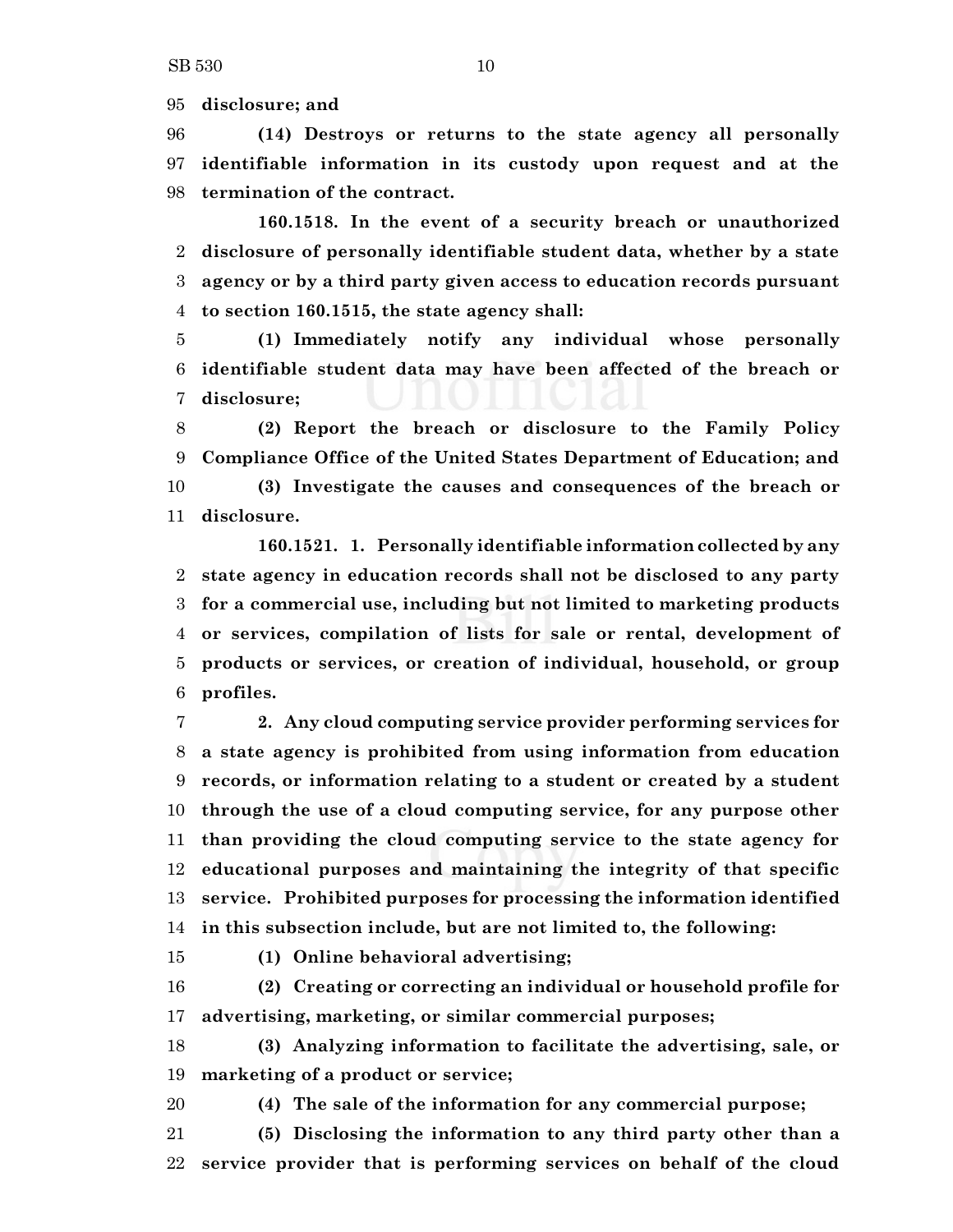**computing service provider and that is subject to all of the privacy and data security restrictions that apply to the cloud computing service provider; or**

 **(6) Any other similar commercial for-profit activity; provided however, that a cloud computing service provider may process or monitor student data solely to provide such service to the state agency and to maintain the integrity of such service.**

 **3. Any cloud computing service provider that enters into an agreement to provide cloud computing services to a state agency shall certify in writing to that state agency that:**

 **(1) It shall comply with the terms and conditions set forth in subsection 6 of section 160.1515;**

**(2) The state agency maintains ownership of all student data; and**

 **(3) The cloud computing service provider shall be responsible for all damages associated with a data breach as provided in section 160.1545.**

 **4. Any student data stored by a cloud computing service provider shall be stored within the boundaries of the United States.**

**160.1524. No student data shall be used for predictive modeling for detecting behaviors, beliefs, or value systems, or predicting or forecasting student outcomes.**

**160.1527. There shall be no video monitoring of classrooms for any purpose, including for teacher evaluation, without the approval of the district's school board after public hearings and the written consent of the teacher and of the parents of all students in the classroom.**

**160.1530. Personally identifiable information from education records shall not be disclosed to any noneducation government agency, including but not limited to the Missouri department of labor and industrial relations, whether within or outside the state, or to any party that intends to use or disclose the information or data for the purpose of workforce development or economic planning. Data linkages or sharing of data with other states without expressed permission of the individuals affected are prohibited.**

**160.1533. Personally identifiable information from education records may not be disclosed to any government agency or other entity outside the state, except disclosure in the following circumstances:**

**(1) To an institution attended by a student who has transferred**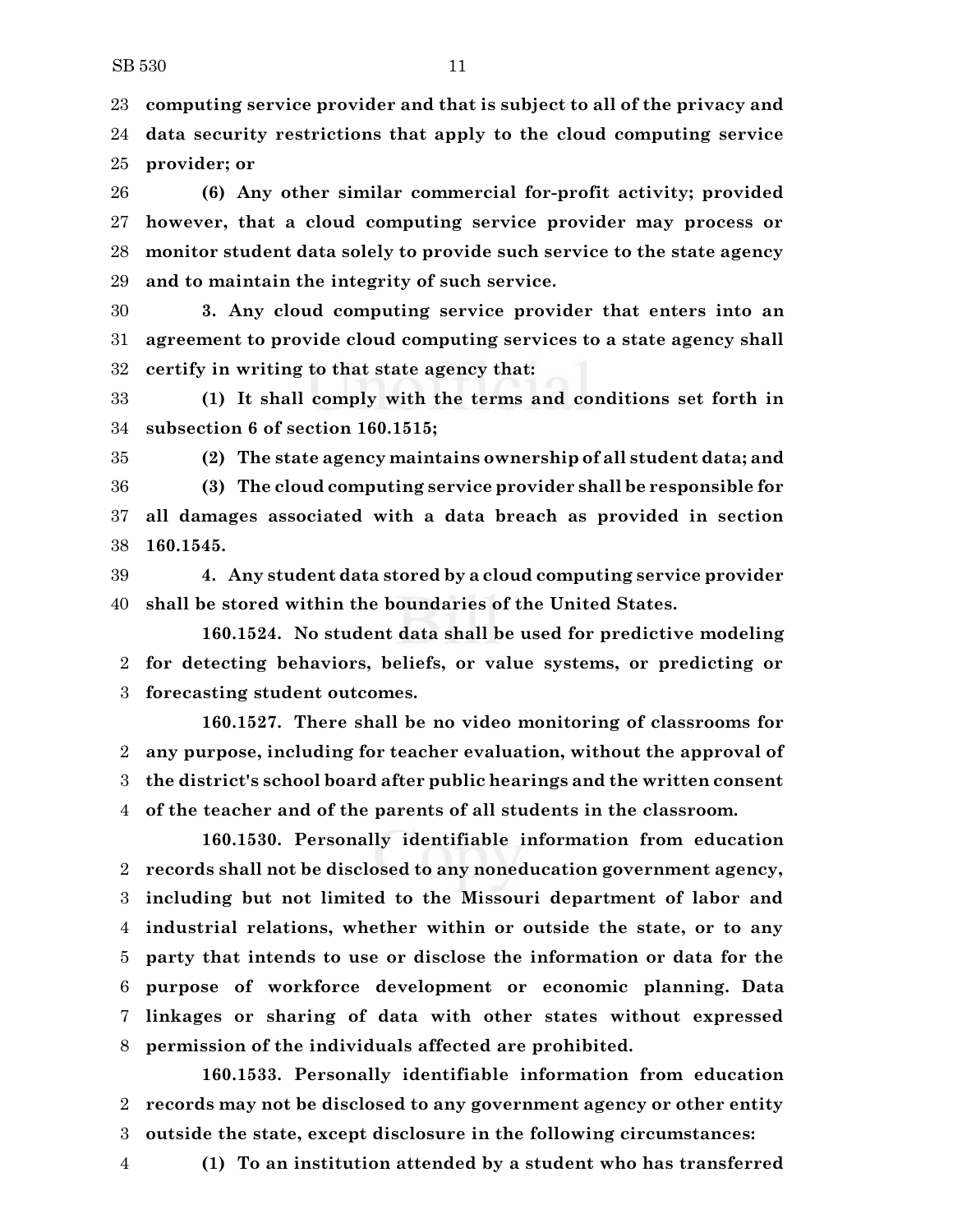**out of state;**

 **(2) To an out-of-state program in which a student voluntarily participates and for which such a data transfer is a condition or requirement of participation; or**

 **(3) When a student is classified as a "migrant" for federal reporting purposes.**

**160.1536. 1. No personally identifiable information from education records may be disclosed to any federal agency, including but not limited to the United States Department of Education or the United States Department of Labor or their representatives, unless:**

 **(1) Such disclosure is required by the United States Department of Education as a condition of receiving a federal education grant;**

 **(2) The United States Department of Education agrees in writing to use the information from the education records or teacher records only to evaluate the program or programs funded by the grant;**

 **(3) The United States Department of Education agrees in writing that the information shall not be used for any research beyond that related to evaluation of the program or programs funded by the grant, unless the parent or eligible student, or any teacher, whose information or data shall be used for such evaluation affirmatively consents in writing to that use;**

 **(4) The United States Department of Education agrees in writing to destroy the information or data upon completion of the evaluation of the program or programs for which the information or data were compiled; and**

 **(5) The grant or program in connection with which the information or data are required is one explicitly authorized by federal statute or by federal rule properly promulgated under the federal Administrative Procedure Act, 5 U.S.C. Section 500, et seq.**

 **2. If the United States Department of Education requires, as a condition of making a federal education grant, that the grant recipient disclose student information under circumstances that do not comply with subdivision (1) of subsection 1 of this section, the grant recipient shall obtain written consent from the parents of every student, or from eligible students, whose information shall be disclosed.**

 **3. If the United States Department of Education demands personally identifiable student information without the written consent**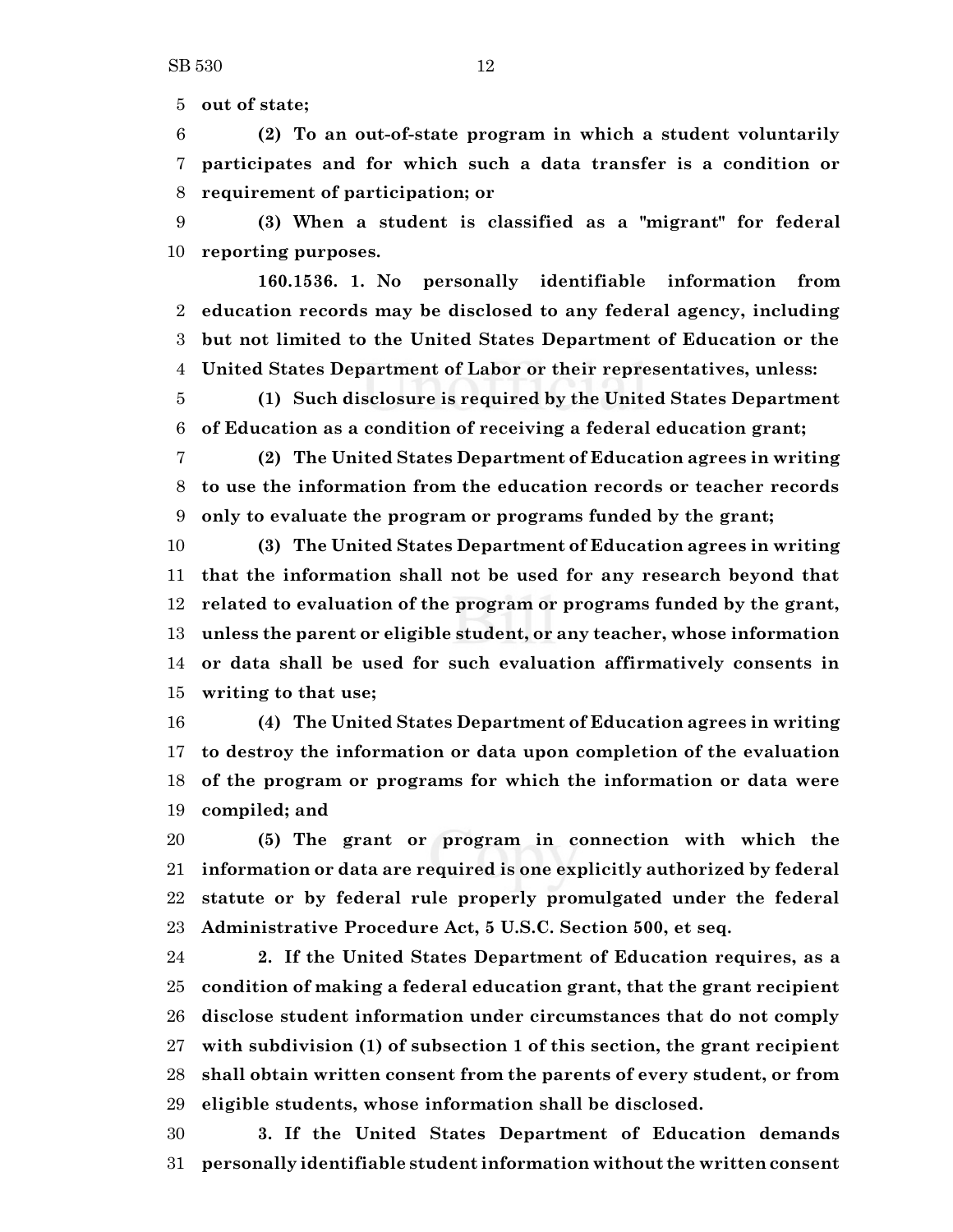**of the affected parents or eligible students, the grant recipient shall provide written notification to those parents and eligible students of the following:**

 **(1) That the grant recipient has been required to disclose the student's information or the teacher's data to the United States Department of Education;**

 **(2) That neither the grant recipient nor any other entity within the state of Missouri shall have control over use or further disclosure of that information or data; and**

 **(3) The contact information, including the name, telephone number, and email address of the United States Department of Education official who demands the disclosure.**

**160.1539. State agencies, school boards, or institutions shall not disclose student or teacher information to any assessment consortium of which the state is a member, or company with which the state contracts for development or administration of any assessment, unless:**

 **(1) The information is transmitted in nonindividual record format;**

 **(2) The information is limited to information directly related to the assessment, such as a student's grade level and test scores; and**

 **(3) No psychological or behavioral information of any kind, including that listed in section 160.1503, is included as part of the test scores.**

**160.1542. An education institution shall destroy and remove from the student database all education records of a student within five years of the student's graduation or withdrawal from that institution, provided that the institution may retain records showing dates of attendance, diploma, or degree received and contact information. If a student withdraws from an education institution before graduating, the institution shall, within one year of the student's withdrawal, destroy and remove from the database all education records of that student except records showing dates of attendance. Destruction shall be compliant with the standards of data destruction identified in the National Institute of Standards and Technology (NIST) special publication 800-88.**

**160.1545. 1. Each violation of any provision of sections 160.1500 to 160.1545 by an organization or entity other than a state agency, a**